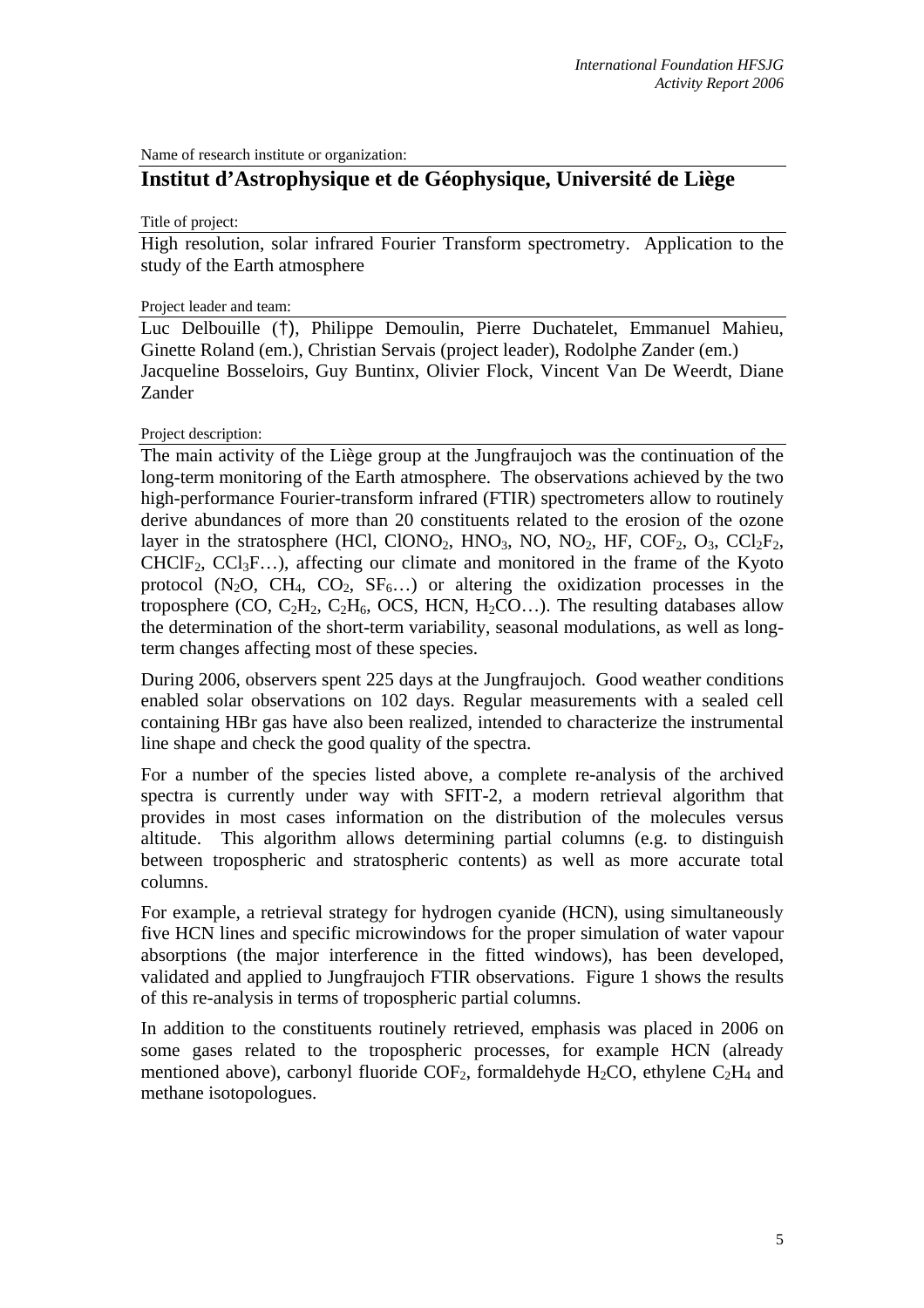

**Figure 1**: *Daily-mean partial columns of HCN above the Jungfraujoch, from the ground upwards to 10.6 km and from 1994 onwards, derived from FTIR spectra. One notices very high tropospheric columns in 1998 (and to a lesser extent in 2003) correlated with documented high values of carbon monoxide resulting from important biomass burning. Also obvious is the strong seasonal variation, with maximum tropospheric columns generally observed in July.* 

Formaldehyde results from the incomplete combustion of carbon-containing materials. It is a prominent product of biomass burning and an important element in air quality monitoring. However, even the most favourable infrared absorptions of formaldehyde are extremely weak.

Up to now, reliable  $H_2CO$  retrievals from Jungfraujoch FTIR spectra were only possible with weekly- or monthly-averaged spectra, preventing proper characterization of its variability and the production of data relevant for satellite validation. Efforts have therefore been undertaken to improve the signal-to-noise ratio of the solar observations, with the hope to be able to retrieve  $H_2CO$  abundances from individual spectra, with sufficient precision. For this purpose, a tuneable optical filter covering the 2810 to 2850  $cm^{-1}$  spectral range has been installed in December 2005 in the Bruker FTS. The combination of this narrower interval with a larger aperture has resulted in H<sub>2</sub>CO spectra with S/N between 7000 and 15000 – an improvement by more than a factor 4 – with the resolution unchanged. This specific experimental setup has been regularly used since December 2005, allowing to record nearly 400 atmospheric spectra in 2006. Preliminary results are displayed in Figure 2 and 3.

In the Earth's atmosphere, the cycle of methane – one of the main greenhouse gases – is complex and its understanding requires a complete study of its sources and sinks.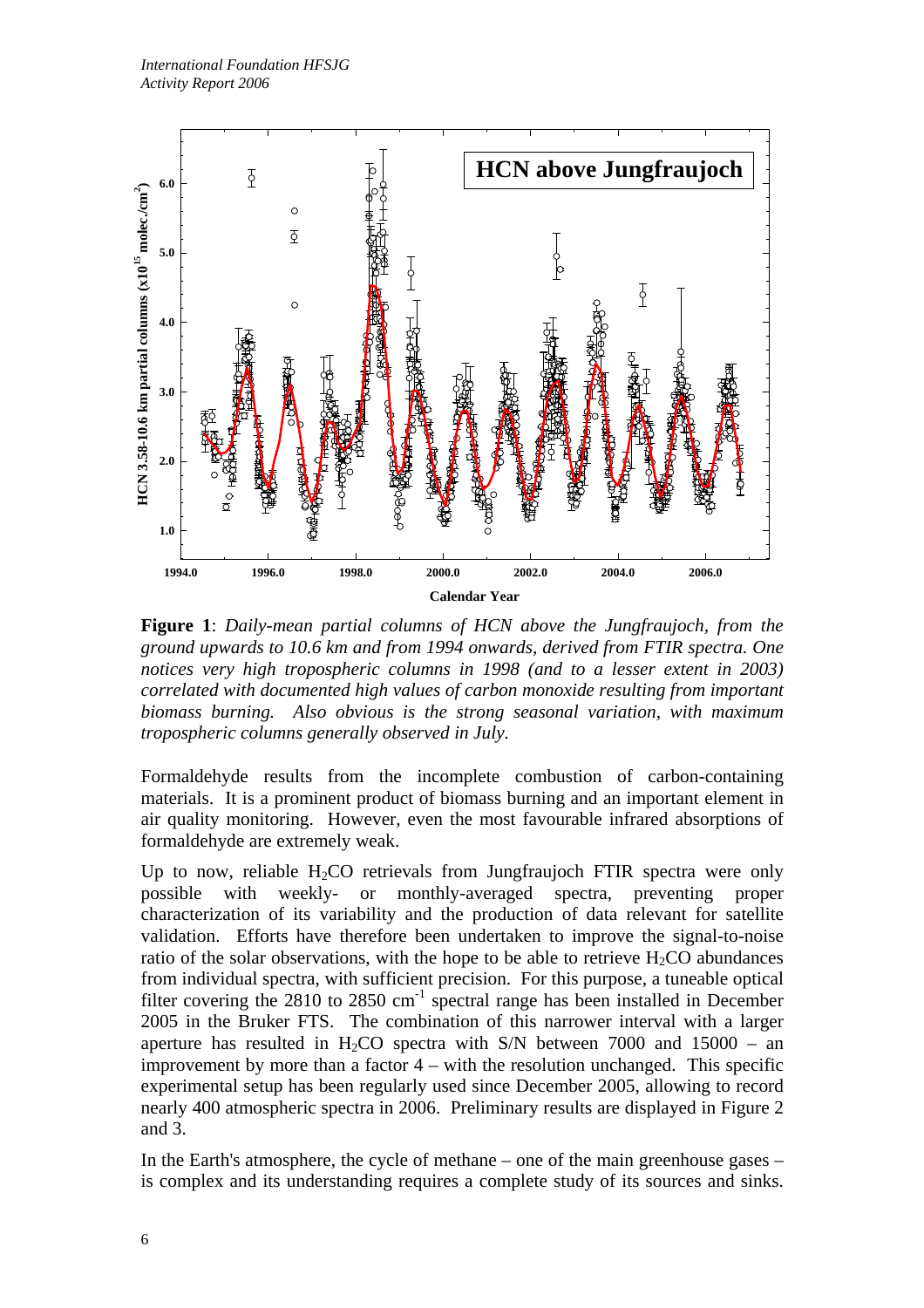

**Figure 2**: *Spectral domain used for the retrieval of formaldehyde H2CO from Jungfraujoch spectra. In the lower frame, the blue trace corresponds to a mean of 74 spectra and the magenta trace to a synthetic spectrum fitted to the observation. The upper frame shows the differences between computed and observed spectra. Main interferences are also displayed on the figure. Notice the high quality of the spectrum*  and the extremely faint  $H_2CO$  absorption (less than 0.2 %, for a solar elevation of *8.2°).*

Different processes are known to fractionate the common isotopologues of methane, and hence measuring their isotopic ratios may yield constraints on the nature of the methane sources. Preliminary retrieval strategies have been established to retrieve the isotopologues of methane  ${}^{13}CH_4$  and CH<sub>3</sub>D from the Jungfraujoch FTIR spectra and the first results seem promising.

In support of the validation of the Canadian ACE-FTS spectrometer flying onboard the SCISAT-1 satellite, specific observational campaigns were organized at the Jungfraujoch in 2006, to record as many coincident measurements as possible. Amongst about 40 occultations of ACE-FTS that occurred in 2006 in the vicinity of Jungfraujoch, we succeeded in obtaining coincident measurements for half of them.

Our group participated to the international conference "Research at Jungfraujoch – Top of Science", held at Interlaken on September 11-14, 2006, in celebration of the  $75<sup>th</sup>$  anniversary of the High Altitude Research Station Jungfraujoch. Four posters were presented ("The evolution of inorganic chlorine above the Jungfraujoch station: an update". "Recent evolution of atmospheric OCS above the Jungfraujoch station: Implications for the stratospheric aerosol layer". "Solar spectroscopy 1950 - ..." "M. Migeotte observations in 1950-1951.") as well as an oral presentation by R. Zander and S. Reimann ("Long-term monitoring of greenhouse and ozone-depleting gases at Jungfraujoch").

In May 2006, authorities from the Liège University and from the Belgian Federal Science Policy showed their interest and recognized the quality of our work, when they visited our laboratory at the Jungfraujoch.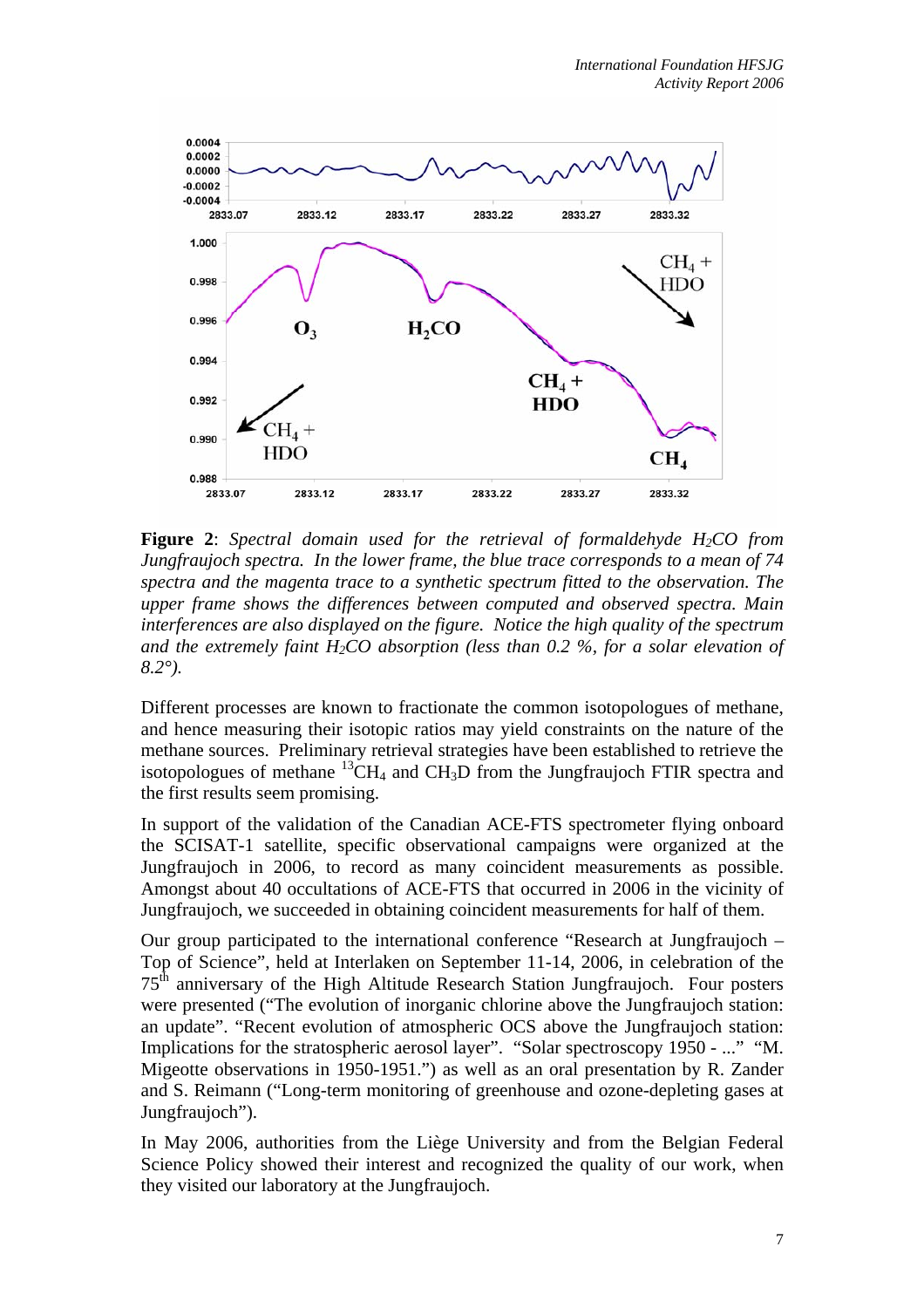

**Figure 3**: *Preliminary H2CO total columns for the December 2005 to June 2006 period. These first results indicate that: (i) minimum values of about 3x10<sup>14</sup>* <sup>-</sup><br>molec./cm<sup>2</sup> are found in February-March; (ii) higher columns ranging up to 8x10<sup>14</sup> *molec./cm2 are observed during spring; (iii) spring is characterized by higher variability.*

In February 2006, Luc Delbouille, who has been during many years the leader of the group, received an award "*in recognition of 50 years of outstanding achievements in solar spectroscopy and atmospheric research at the High Altitude Research Station Jungfraujoch and in grateful acknowledgement of his personal endeavours for the benefit of the Research Station and the* 



*Foundation*". Active in electronics, optics and computers, he developed the solar spectroscopy laboratory at the Jungfraujoch since 1956, designing the huge grating spectrometer that remained in operation until 1989 and the first Fourier transform spectrometer that is still in use now. Very sadly, Luc Delbouille suddenly died on September  $7<sup>th</sup>$ , 2006 at the age of 77. His death came as a terrible shock for the members of the group and for the scientific community. He was still very active, spending every year more than 80 days at the Jungfraujoch.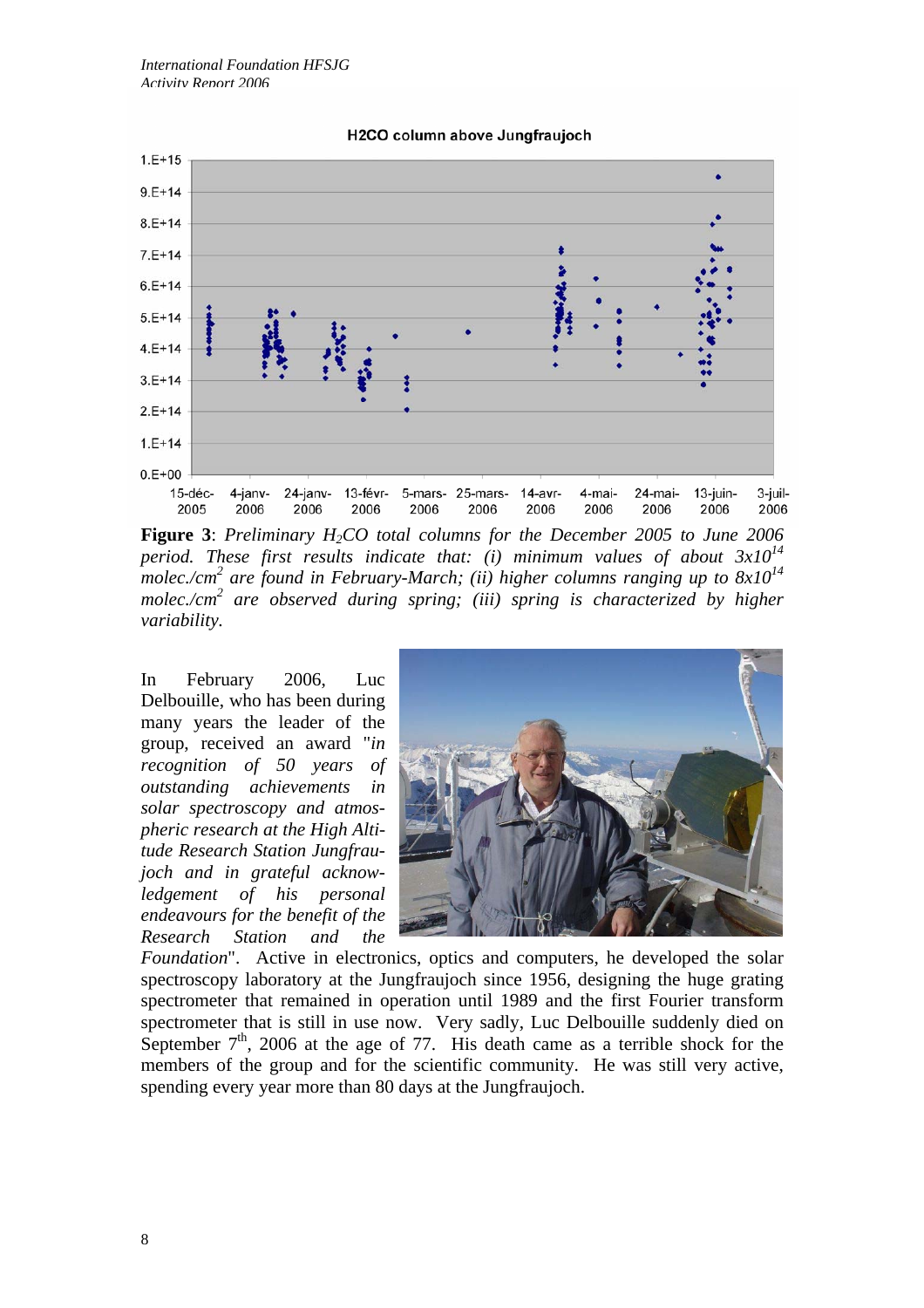### Key words:

Earth atmosphere, ozone layer, greenhouse gases, climate change, long-term monitoring, infrared spectroscopy

#### Internet data bases:

ftp://ftp.cpc.ncep.noaa.gov/ndacc/, http://www.nilu.no/nadir/

### Collaborating partners/networks:

Main collaborations: IASB (Institut d'Aéronomie Spatiale de Belgique) / NDACC (Network for the Detection of Atmospheric Composition Change, previously NDSC; http://www.ndacc.org/) / partners of the EC-project HYMN (http://www.knmi.nl/ samenw/hymn/) / NASA Langley Research Center / ACE science team / NASA JPL / University of Oslo / EMPA / University of Leeds / IMK (Forschungszentrum Karlsruhe) / satellite experiments: ACE-FTS, ENVISAT, MOPPIT / …

### Scientific publications and public outreach 2006:

### **Refereed journal articles**

Dils, B., M. De Mazière, J. F. Müller, T. Blumenstock, M. Buchwitz, R. de Beek, P. Demoulin, P. Duchatelet, H. Fast, C. Frankenberg, A. Gloudemans, D. Griffith, N. Jones, T. Kerzenmacher, I. Kramer, E. Mahieu, J. Mellqvist, R. L. Mittermeier, J. Notholt, C. P. Rinsland, H. Schrijver, D. Smale, A. Strandberg, A. G. Straume, W. Stremme, K. Strong, R. Sussmann, J. Taylor, M. van den Broek, V. Velazco, T. Wagner, T. Warneke, A. Wiacek, S. Wood, Comparisons between SCIAMACHY and ground-based FTIR data for total columns of CO,  $CH_4$ , CO<sub>2</sub> and N<sub>2</sub>O, Atmos. Chem. Phys., **6**, 1953-1976, 2006.

Hase, F., P. Demoulin, A. J. Sauval, G. C. Toon, P. Bernath, A. Goldman, J. W. Hannigan, C. Rinsland, An empirical line-by-line model for the infrared solar transmittance spectrum from 700 to 5000 cm-1, J. Quant. Spectrosc. Radiat. Transfer, **102**, 450-463, 2006.

Myhre, G., F. Stordal, I. Gausemel, C.J. Nielsen, and E. Mahieu, Line-by-line calculations of thermal infrared radiation representative for global conditions: CFC-12 as an example, J. Quant. Spectrosc. Radiat. Transfer, **97**, 317-331, 2006.

Nassar, R., P.F. Bernath, C.D. Boone, C. Clerbaux, P.F. Coheur, G. Dufour, L. Froidevaux, E. Mahieu, J.C. McConnell, S.D. McLeod, D.P. Murtagh, C.P. Rinsland, K. Semeniuk, R. Skelton, K.A. Walker, and R. Zander, A global inventory of stratospheric chlorine in 2004, J. Geophys. Res., **111**, D22312, doi:10.1029/2006JD007073, 2006.

Nassar, R., P.F. Bernath, C.D. Boone, S.D. McLeod, R. Skelton, K.A. Walker, C.P. Rinsland, and P. Duchatelet, A global inventory of stratospheric fluorine in 2004 based on Atmospheric Chemistry Experiment Fourier Transform Spectrometer (ACE-FTS) measurements, J. Geophys. Res., **111**, D22313, doi:10.1029/2006JD007395, 2006.

Rinsland, C.P., A. Goldman, J.W. Elkins, L.S. Chiou, J.W. Hannigan, S.W. Wood, E. Mahieu, and R. Zander, Long-term trend of CH<sub>4</sub> at northern mid-latitudes: Comparisons between ground-based infrared solar and surface sampling measurements, J. Quant. Spectrosc. Radiat. Transfer, **97**, 457-466, 2006.